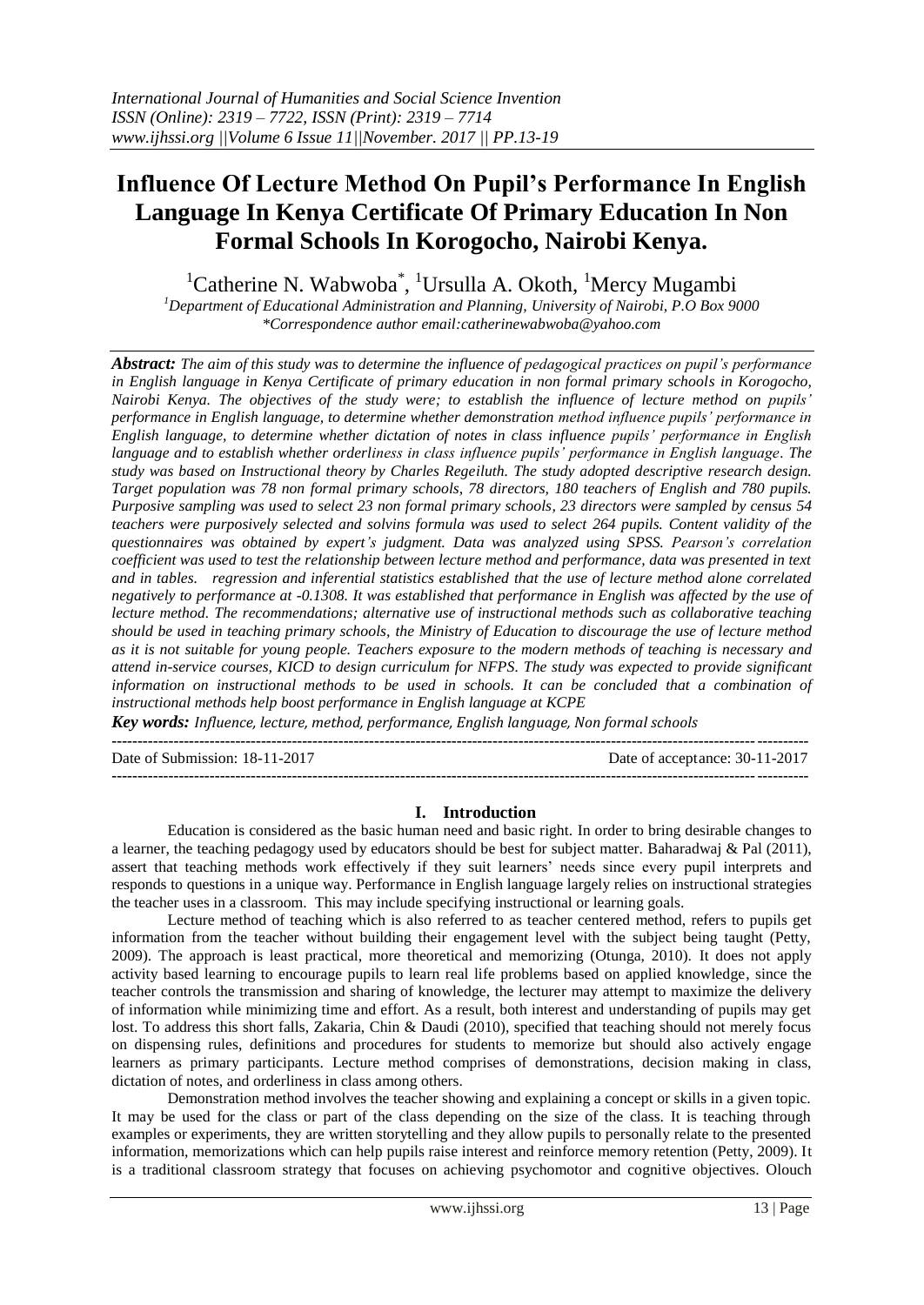(2011), states that demonstration method involves the teacher carrying out an activity on behalf of learners to teach them a certain skill. The emphasis is on learning by observation followed by doing, hence drills and practice exercises are required, which may not be suitable for good performance in English language. Decision making in class is a characteristic of lecture method. Learners rely on the teacher to make decisions in class including distribution of books, choosing class representatives and seating arrangements, learners are less utilized. This implies that decision making is entirely the responsibility of the teacher. For good performance to be realized, learners should participate in their learning so that they could boost their lifeskills that are paramount for their future lives.

Dictation of notes is a characteristic of lecture method. It is an indication of lack of competence on the side of the teacher and, an indication that teachers spent more time on preparation of notes and transferring them to the learners. It is an old way of teaching which has impacted negatively on performance in English language. Amuseghan (2007), argues that most teachers were more concerned with disseminating facts, information and on how to do this or that than teaching skills in English. Lecture method of teaching have been common in classroom because teachers lacked confidence, mastery of subject matter, content and basic teaching skills, since many teachers of English in non formal primary schools had not taken professional training (Odhiambo, 2012). Studies by petty (2009), established that teachers still view lecture method as most efficient method for covering a large volume of materials, therefore learners continue to listen, copy notes and watch demonstrations. This has led to poor performance in English language in KCPE as illustrated in Table 1 and 2

The table 1 gives the mean score in English language for the last seven years, at National level, Nairobi County and two major slums in Nairobi County.

#### **Table 1 Comparison of mean score in English at KCPE Nationally, Nairobi, Kibera and Korogocho from 2009 to 2014**

|                         |       |       | 2009 to 2014 |       |      |       |      |
|-------------------------|-------|-------|--------------|-------|------|-------|------|
| KCPE Mean $(\%)$ / year | 2009  | 2010  | 2011         | 2012  | 2013 | 2014  | 2015 |
| National's KCPE Mean    | 51.23 | 53.84 | 54.12        | 54.2  | 53.2 | 49.2  | 50.2 |
| Nairobi County's KCPE   | 45.94 | 46.70 | 46.78        | 46.66 | 47.7 | 47.85 | 45.6 |
| Kibera                  | 40.5  | 32.4  | 42.7         | 43.5  | 42.5 | 43.6  | 45.3 |
| Korogocho               | 36.5  | 32.4  | 39.7         | 43.5  | 42.5 | 42.8  | 43.1 |

**Source:** The year 2015 KCPE Examination report ( KNEC 2014)

The mean percentage in English language in KCPE in Korogocho is below average that is below 50 percent. Table 2 compares the performance in English Language and other subjects.

## **Table 2: KCPE Mean Scores in English from 2013-2015 at Korogocho**

|      | Table 2. IVer 12 mean beares in English Hom 2015-2015 at IV0T0gocho |       |       |       |       |  |
|------|---------------------------------------------------------------------|-------|-------|-------|-------|--|
| Year | Eng                                                                 | Kisw  | Maths | Sci   | S/ST  |  |
| 2013 | 49.40                                                               | 53.32 | 65.45 | 61.44 | 60.34 |  |
| 2014 | 48.35                                                               | 56.76 | 64.56 | 60.56 | 62.55 |  |
| 2015 | 47.89                                                               | 51.5  | 68.88 | 60.72 | 61.47 |  |

## Source: **Kasarani Education office, 2015**

The performance in English language in Korogocho is lower compared to other subjects as indicated in Table 2

## *1.1 Statement of the Problem*

Although Kenya's school curriculum recognizes English language as an important subject and medium of instruction, achievement in literacy among Non formal primary school learners, have been found to be very low. Despite the significant role played by Government and teachers of English in non formal primary schools to improve performance, poor performance in English language has been a source of concern to pupils, stake holders, parents and academic staff in the country

## *1.2 Objective of the study*

- 1. To establish how lecture method influences pupils' performance in English language at KCPE in NFPSs in Korogocho.
- 2. To determine whether demonstration method influence pupils' performance in English language at KCPE in Non formal primary schools in Korogocho
- 3. To determine whether dictation of notes influence pupil's performance in English language at KCPE in non formal primary schools in Korogocho
- 4. To establish whether orderliness in class influence pupils' performance in English language at KCPE in Non formal primary schools in Korogocho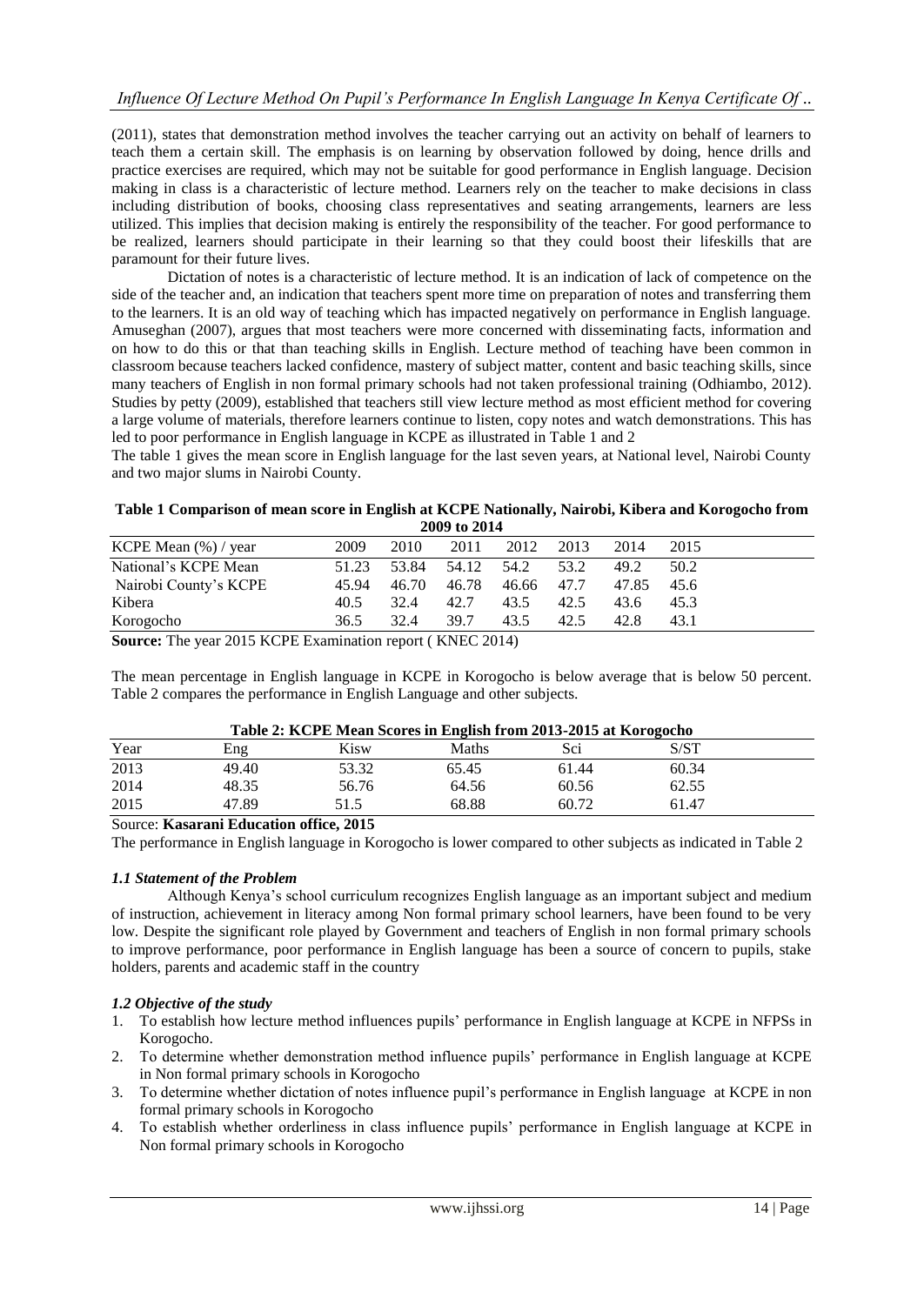## *1.3 Research questions*

- 1. In what ways do lecture method influence pupils' performance in English language at KCPE in NFPSs in Korogocho ?
- 2. How does demonstration method influence pupils' performance in English language in KCPE in Non formal primary schools in Korogocho?
- 3. How does dictation of notes influence pupil's performance in English language at KCPE in Non formal primary schools in Korogocho?
- 4. In what ways does orderliness in class influence pupils' performance in English language in Non formal primary schools in Korogocho?

### **II. Methodology**

Cross- sectional research design was used in conducting the study. The study targeted 78 Non formal primary schools, 78 directors, 180 teachers and 780 pupils. The sample size involved 23 directors who were selected by census, 23 schools were purposively sampled, simple random sampling was used to select 54 teachers and Slovins' formula was used to select 264 pupils to participate in the study. Questionnaires for directors, teachers of English, focus group discussions and lesson observations guide were used to collect data. Data collected was analyzed using descriptive and inferential statistics.

## **III. Results**

## The following results were obtained from the study

#### *3.1 Lecture method and teaching English*

Lecture method of teaching; include note taking, demonstrations, decision making, and order in class. Teachers of English were asked to tick the most appropriate responses in teaching methods in Non formal primary schools using a five point scale. Strongly agree SA (5pts), Agree A (4) undecided U (3pts) strongly disagree SD ( 2 pts) and disagree (1pts). The findings from the data collected are as shown in Table 3

| Table 3Teachers responses on use of various methods in teaching English language |  |
|----------------------------------------------------------------------------------|--|
|                                                                                  |  |

| <b>Responses</b>  |            |    | <b>SA</b> | A  | $\bf U$        | D  | <b>SD</b>      |  |
|-------------------|------------|----|-----------|----|----------------|----|----------------|--|
|                   |            |    |           |    |                |    |                |  |
| Lecture           | F          |    | 12        | 14 | 7              | 9  | 12             |  |
|                   | $\%$       |    | 22        | 26 | 13             | 17 | 22             |  |
| Dictation         | F          |    | 26        | 18 | $\overline{c}$ | 5  | 4              |  |
|                   | $\%$       |    | 48        | 33 | $\overline{4}$ | 9  | 7              |  |
| Notes on board    | $_{\rm F}$ |    | 6         | 12 | $\overline{4}$ | 14 | 18             |  |
|                   | $\%$       |    | 11        | 22 | 7              | 26 | 33             |  |
| Decision making F |            |    | 28        | 16 | 1              | 5  | $\overline{4}$ |  |
|                   | %          |    | 52        | 30 | $\overline{2}$ | 9  | 7              |  |
| Demonstration     | F          |    | 30        | 12 | $\overline{4}$ | 4  | $\overline{4}$ |  |
|                   | %          |    | 56        | 22 | 7              | 7  | 7              |  |
| <b>Total</b>      |            | 54 |           |    |                |    | 100            |  |

Majority of teachers of English 26% agreed that lecture method was mainly used during English lesson, 22% disagreed to the method, 22% strongly agreed that lecture method was mainly used when teaching English language, 17% were undecided on the method used in teaching English language. It can be concluded that Lecture method was mainly used when teaching English language in NFPSs. These views were in line with those of Gachahi (2014), who established that teachers still view lecture method as the most efficient method for covering a large volume of content therefore learners continue to listen, copy notes and watch demonstrations while teachers lecture.

## *3.2 Dictation of notes*

A note dictation was a characteristic of lecture method. Teachers were asked whether they dictated notes during English lesson, the findings are shown in Table 3. The data on table 3 shows that majority of teachers of English 48% dictated notes to learners, 7% strongly disagreed that notes were dictated, 33% agreed that notes were dictated to learners, 9% disagreed to dictation method, 4% were undecided. These implied that majority of teachers spent more time on preparation of notes and transferring them to learners. This was the old way of teaching which had impacted negatively on performance in English language. Amuseghan (2007),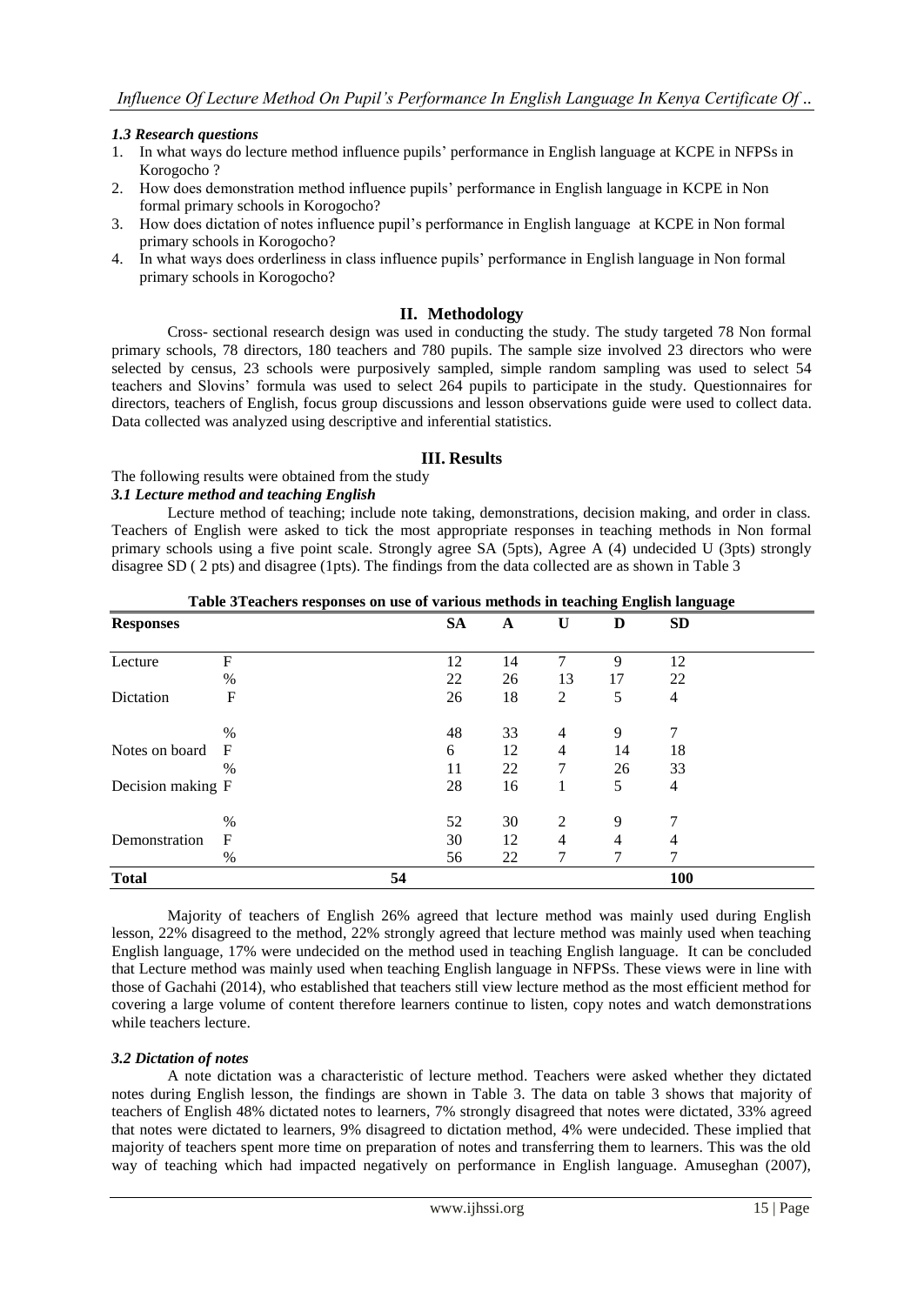pointed out that most teachers were more concerned with disseminating facts, information and on how to do this or that than teaching language skills or competence

#### *3.3 Notes written on the board*

Data on Table 3 shows that majority of teachers of English 33% strongly disagreed to teachers writing notes on the board, 22% agreed to notes being written on the board, 26% disagreed to the method, 7% were undecided on this method of teaching. These implied that teachers applied the method that suited them most and this was a common practice with teachers who had no confidence in themselves. However, not all teachers applied this method of teaching. Pupils were asked whether teachers wrote notes on the board and learners copied. Majority 87% of the pupils agreed that teachers of English wrote notes on the board as learners copied them, 13% of pupils disagreed and argued that they made notes by themselves. However, majority preferred copying notes from the board because they were poor in spelling. This implied that pupils relied mostly on the teachers which are a characteristic of lecture method. Writing notes on board consumed a lot of teaching time leading to delays in syllabus coverage hence, poor performance in English language. Pupils in non formal primary schools were asked to state the activities they were engaged in when teachers were absent. Their responses were varied as shown in Table 7

#### *3.4 Decision making in English language*

Decision making in an English lesson is one of the attributes of lecture method. Decision making implies that the teacher chooses the class representatives without involving the class and dictates all that is supposed to be done in class during the lesson. Teachers were asked about who makes decisions during English lesson; the findings are as shown in Table 3 which indicate that most teachers 52% strongly agreed to decisions made by teachers, 30% agreed that teachers made decisions, as 9% disagreed to the method, 2% of teachers of English were undecided. These imply that decision making was entirely the responsibility of the teacher which is a characteristic of lecture method. Learners should participate in their learning so that they could boost their future lifeskills.

#### *3.5 Use of demonstration method during English lesson by teachers*

Demonstration is teaching through examples or experiments, it is a traditional classroom strategy that focuses on achieving psychomotor and cognitive objectives. Demonstrations were part of the methods under lecture method. Teachers were asked whether demonstration methods were used during English lessons. Majority of teachers 52 % preferred demonstration method of teaching in their classes but time did not allow, 4% neither disagreed nor undecided, 35% strongly agreed to the method as they argued that demonstration makes learning enjoyable and facts stick in pupil's mind. Those who were not for the demonstration method, argued that demonstration method consumed a lot of teaching time. It can be concluded that demonstration method was preferred by the most teachers. Demonstration method is a traditional classroom strategy that focuses on achieving psychomotor and cognitive objectives (Oluoch, 2011).

#### *3.6 Directors and demonstration methods*

The directors were asked the preferred methods of teaching in Non formal primary schools. The findings are shown in Table 4

| <b>Responses</b> |      | <b>SA</b> | $\mathbf{A}$   | U                    | D              | <b>SD</b>      |
|------------------|------|-----------|----------------|----------------------|----------------|----------------|
| Demonstration F  |      | 8         | 12             | $\mathbf{I}$         | 1              | 1              |
|                  | %    | 35        |                | 52<br>$\overline{4}$ | $\overline{4}$ | $\overline{4}$ |
| Lecture          | F    | 5         | $\overline{4}$ | $\overline{0}$       | 11             | 3              |
|                  | $\%$ | 22        | 17             | $\overline{0}$       | 48             | 13             |
|                  |      |           |                |                      |                |                |

**Table 4 Directors' responses on the use of various of teaching methods**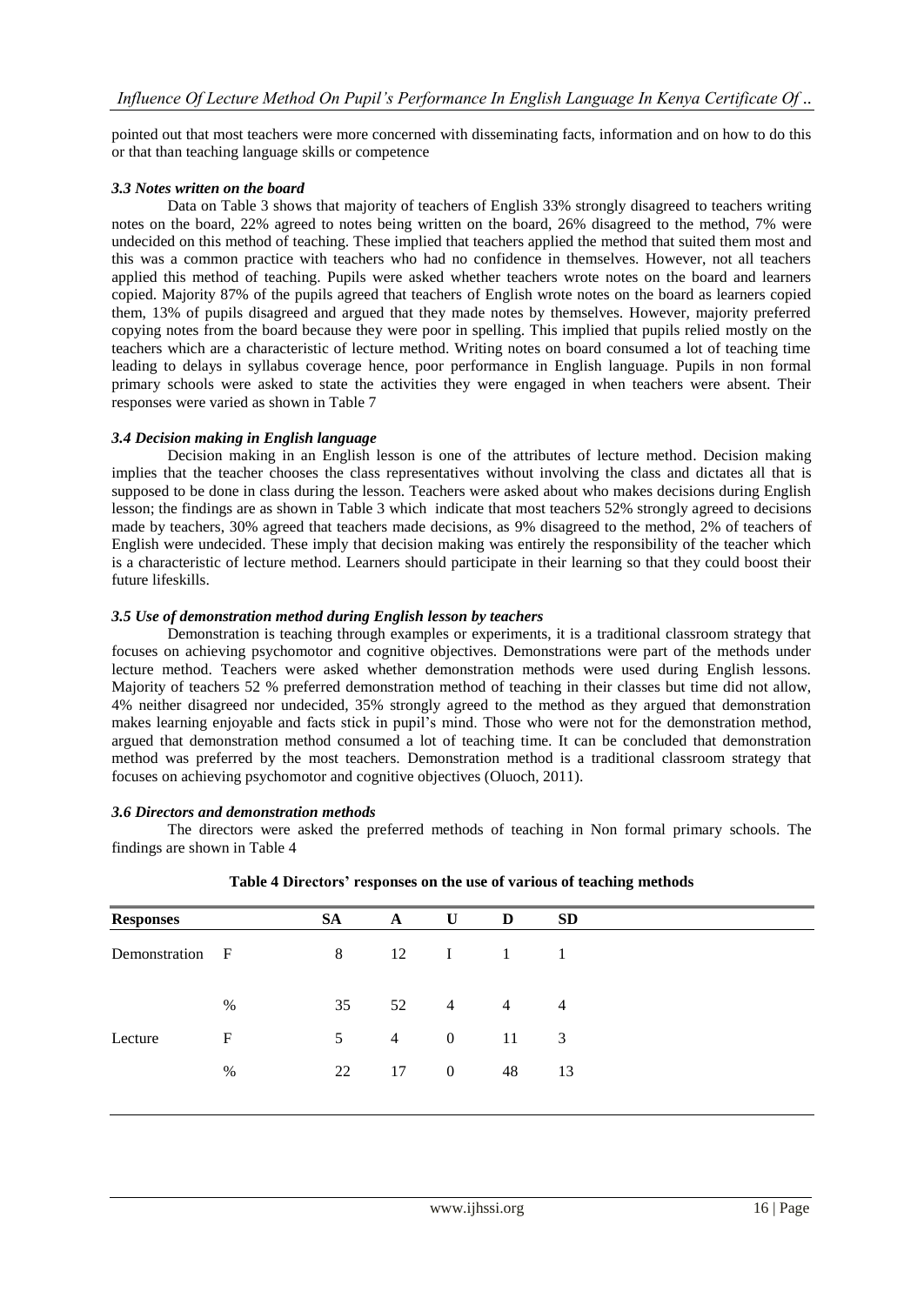Table 4 shows that majority of directors 52 % preferred demonstration method of teaching in non formal primary schools, 4% neither disagreed to the method nor undecided, 35% strongly agreed to the method as they argued that demonstration makes learning enjoyable and facts stick in pupil's mind. Those who were not for the demonstration method, argued that the method consumed a lot of teaching time. It can be concluded that demonstration method was preferred by the directors, which is a subset of lecture method. Demonstration is a traditional classroom strategy that focuses on achieving psychomotor and cognitive objectives (Oluoch,

## *3.7 Directors and lecture method*

Directors were asked about the teaching methods they preferred in their respectful schools. Majority of directors, 48% strongly disagreed to lecture method, 17% preferred lecture method, 22% disagreed to lecture method and 13% strongly disagreed with the lecture method. It can be concluded that lecture method was commonly used in Non formal primary schools. The directors who supported the use of lecture method were in line with Odhiambo (2012), who argued that lecture methods were common in classrooms because teachers lacked confidence, mastery of subject matter, content and basic teaching skills. And those who disagreed argued that lecture method was suitable for adults and not appropriate for pupils (Akinson, 2011). It can be concluded that lecture method was preferred by English teachers because it helped them to cover the syllabus on time.

## *3.8 Pupils in decision making during English lesson*

Pupils' were asked about the person who makes decisions during English lesson. The question was pointing towards lecture method. Table 5 gives data on the responses

|                   | Tubic of uping a coponses on accision maning uuring English resson |                   |  |
|-------------------|--------------------------------------------------------------------|-------------------|--|
| <b>Responses</b>  | <b>Frequency</b>                                                   | <b>Percentage</b> |  |
| English teacher   |                                                                    | 35                |  |
| Class teacher     |                                                                    | 26                |  |
| Class prefect     |                                                                    |                   |  |
| All Pupils        |                                                                    |                   |  |
| Pupils & Teachers |                                                                    |                   |  |

| Table 5 Pupils' responses on decision making during English lesson |  |  |  |
|--------------------------------------------------------------------|--|--|--|
|                                                                    |  |  |  |

From Table 5 it can be observed that majority of pupils 35% responded by saying that teachers of English made decisions in their English lesson, 26% said that class teachers made decisions for the pupils in an English lesson, 13% stated that class prefects made decisions for them, 9% said that a combination of teachers and pupils made decisions for the class and 17% said all pupils made decisions for the class. The findings show that in English classes especially where lecture method was applied wholly, the decisions were made by teachers and learners were less utilized. These views were in line with those of Gachahi ( 2014) who established that teachers viewed lecture methods as the most efficient method for covering a large volume of materials, as learners continued to listen and take notes.

## *3.9 Class activities when the teacher was absent*

Teachers were asked whether learning takes place during English lesson in their absence. The findings are shown in Table 6

| Table 6 Teachers' response on class activities in their absence |                  |             |  |  |
|-----------------------------------------------------------------|------------------|-------------|--|--|
| <b>Response</b>                                                 | <b>Frequency</b> | Percentage. |  |  |
| <b>Strongly Agree</b>                                           |                  |             |  |  |
| Agree                                                           |                  |             |  |  |
| Undecided                                                       |                  |             |  |  |
| <b>Strongly Disagree</b>                                        | 24               | 44          |  |  |
| Disagree                                                        | 18               | 33          |  |  |

Data on Table 6 shows that most teachers 44% strongly disagreed that no learning takes place when the teacher of English was absent, 33% disagreed that no learning takes place when the teacher was away 7% strongly agreed that no learning takes place when the teacher of English was absent and 7% were undecided. This implies that learning takes place even if the teacher of English was absent. Teachers made arrangements for their classes when absent leading to continuity of learning in Non formal primary schools.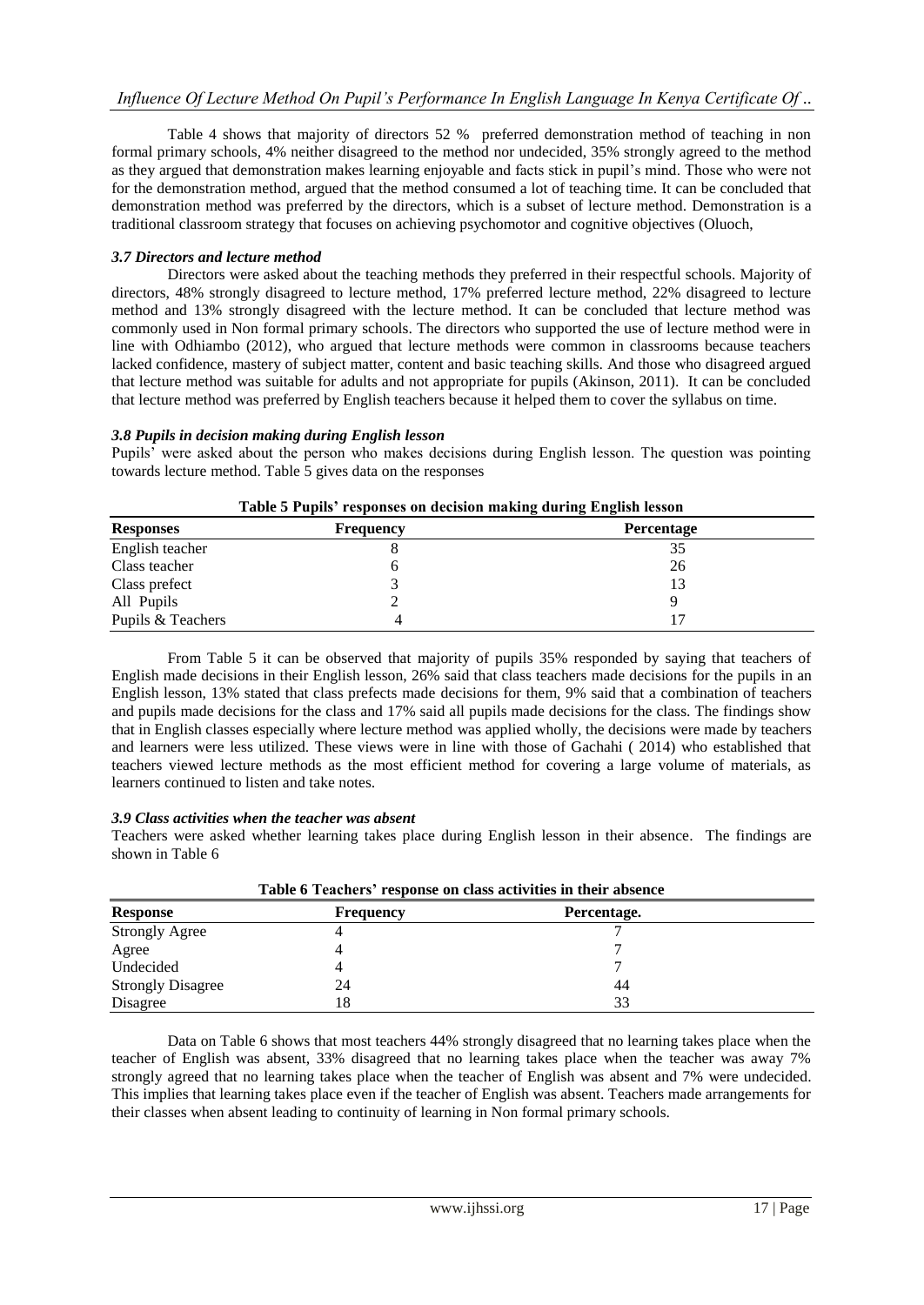| <b>Activities</b>  | frequency      | percentage |  |
|--------------------|----------------|------------|--|
| Assignments        | 3              | 13         |  |
| Reading storybooks | $\overline{2}$ | 9          |  |
| Playing            | 7              | 30         |  |
| Peer tutoring      | $\overline{4}$ | 17         |  |
| Working in groups  | $\overline{2}$ | 13         |  |
| Go home            | 5              | 28         |  |
| <b>Total</b>       | 23             | 100        |  |

#### *3.10 Pupils and class activities in the absence of the teacher* **Table 7 Pupils' responses on class activities in the absence of teachers**

It can be observed from table 7 that majority 30% of pupils play when the teacher was absent, 9% make use of their time constructively by reading books, 28% of pupils leave school for home when the teacher was absent, 13% work in groups and did their assignments at school as 17% preferred peer tutoring. This implies that teachers in NFPSs did not empower their learners enough to work on their own. However, Hill & Hill (2012), assert that in learner centered approach, learners are active responsible participants in their own learning and with their own pace of learning. It can be concluded that most teachers in non formal schools apply lecture method and in their absence, learners had very little to do, while a small percentage used mixed methods of instruction.

## *3.11 Class order*

Order in class was a characteristic of lecture method. Teachers of English were asked how they organized their classes. In lecture method everything depends on the teacher as reflected in orderliness of the class in terms of seating arrangement, books, and the neatness of learners Table 5 illustrates majority of teachers 63% had order in their classes during English lessons. Learners looked upon their teachers to organize their classes before the lesson kicked off. In other words, the teacher is the sole maker of decisions and order in class. These views were in line with those of Wasiche (2010), who observed that the teacher was looked upon as the key learning resource and the main source of knowledge and the main central organizer of learning for the learners.

| 1 apie 8               | Table 8 Correlation analysis on lecture method |           |
|------------------------|------------------------------------------------|-----------|
| <b>Lecture methods</b> | Performance in English 2016 'r'                |           |
| Dictation of notes     | <b>Pearson Correlation</b>                     | $-0.2335$ |
| Class activities       | based on teachers (sig)                        | 0.088     |
|                        | N                                              | 54        |
|                        | Based on directors<br>(sig)                    | 0.1603    |
|                        |                                                | 23        |

Demonstration Pearson correlation 0.3463

Notes taking Pearson correlation (sig) 0.28<br>
Lecture method Pearson Correlation -0.2378

Lecture method Pearson Correlation

*3.12 Correlation analyses between the use of lecture method and performance in English language in KCPE* Lecture method was the independent variable while performance was the dependent variable as illustrated in  $T_{\alpha}$ 1.1. $\beta$ 

| www.11hss1.org | 18   Page |
|----------------|-----------|
|                |           |

 $(Sig)$  0.14

Teachers(Sig) -0.2378 Directors(sig) -01308